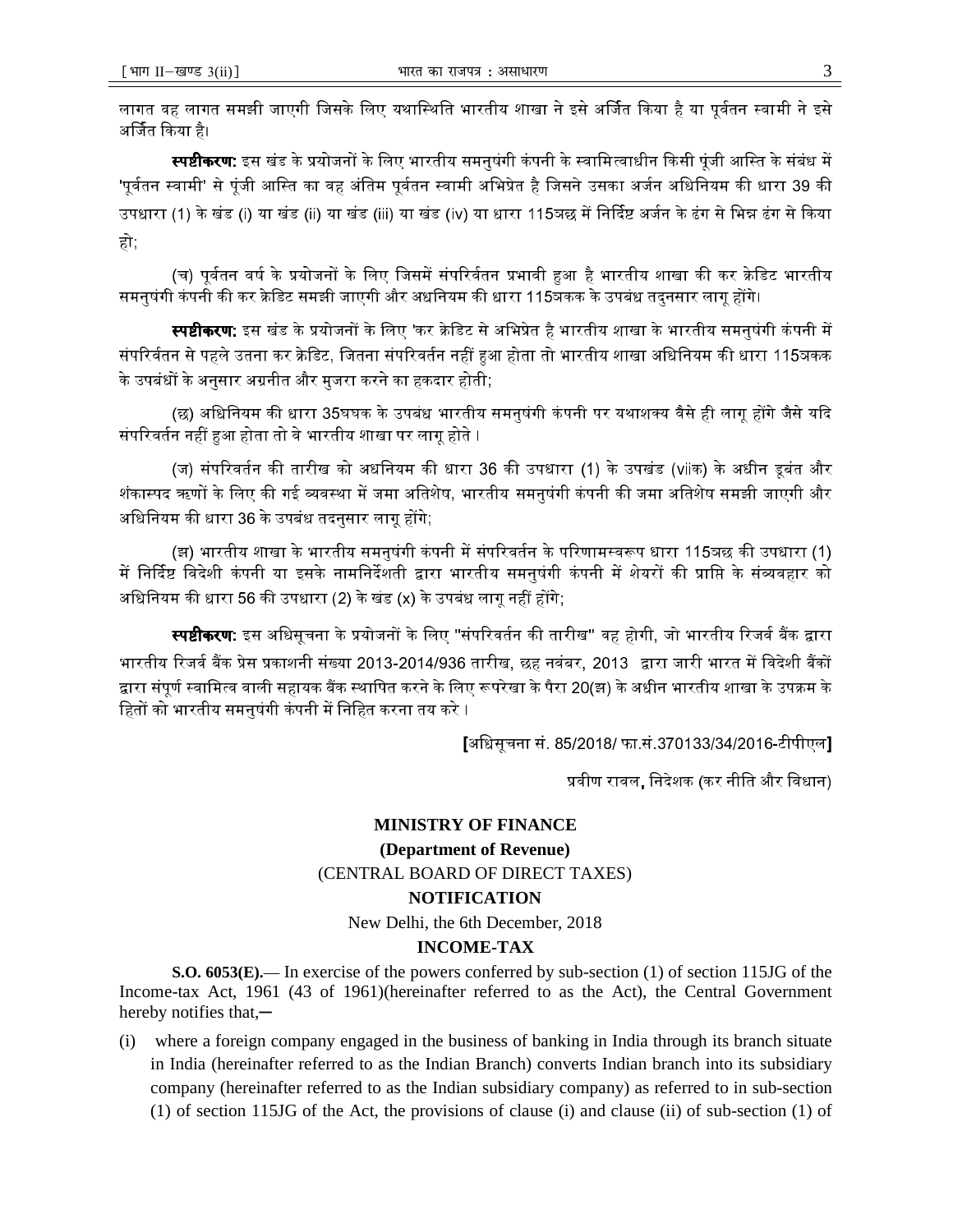section 115JG of the Act shall be applicable to such conversion, if following conditions are fulfilled, namely:—

- (a) the Indian branch amalgamates with the Indian subsidiary company in accordance with the scheme of amalgamation approved by the shareholders of the foreign company and the Indian subsidiary company and sanctioned by the Reserve Bank of India under paragraph 20(h) of the Framework for setting up of wholly owned subsidiaries by foreign banks in India issued by the Reserve Bank of India *vide* press release number 2013-2014/936 dated 6 th day of November, 2013;
- (b) all the assets and liabilities of the Indian branch immediately before conversion shall become the assets and liabilities of the Indian subsidiary company;
- (c) the asset and liabilities of the Indian branch are transferred to the Indian subsidiary company at values appearing in the books of account of the Indian branch immediately before its conversion.

*Explanation.-* For determining the value of the assets for the purposes of this clause, any change in the value of assets consequent to their revaluation shall be ignored;

- (d) the foreign bank referred to in sub-section (1) of section 115JG of the Act or its nominee shall hold the whole of the share capital of the Indian subsidiary company during the period beginning from the date of conversion and ending on the last day of the previous year in which the conversion took place and continue to hold the share of Indian subsidiary company carrying not less than fifty-one per cent. of the voting power for a period of five years immediately succeeding the said previous year;
- (e) the foreign company referred to in sub-section (1) of section 115JG of the Act does not receive any consideration or benefit, directly or indirectly, in any form or manner, other than by way of allotment of shares in the Indian subsidiary company;
- (ii) the provision of the Act relating to unabsorbed depreciation, set off or carry forward and set off of losses, tax credit in respect of tax paid on deemed income relating to certain companies and the computation of income in the case of foreign company referred to in sub-section (1) of section 115JG of the Act and the Indian subsidiary company shall apply with the following exceptions, modifications and adaptation,-
	- (a) for the purposes of allowance of depreciation under section 32 of the Act, the aggregate deduction, in respect of depreciation of buildings, machinery, plant or furniture, being tangible assets or know-how, patents, copyrights, trademarks, licences, franchises or any other business or commercial rights of similar nature, being intangible assets allowable to the Indian branch and the Indian subsidiary company shall not exceed in any previous year the deduction calculated at the prescribed rates as if the conversion had not taken place, and such deduction shall be apportioned between the Indian branch and the Indian subsidiary company in the ratio of the number of days for which the assets were used by them;
	- (b) the accumulated loss and the unabsorbed depreciation of the Indian branch, shall be deemed to be the loss or allowance for depreciation of the Indian subsidiary company for the previous year in which conversion was effected and provisions of the Act relating to set off and carry forward of loss and allowance for depreciation shall apply accordingly.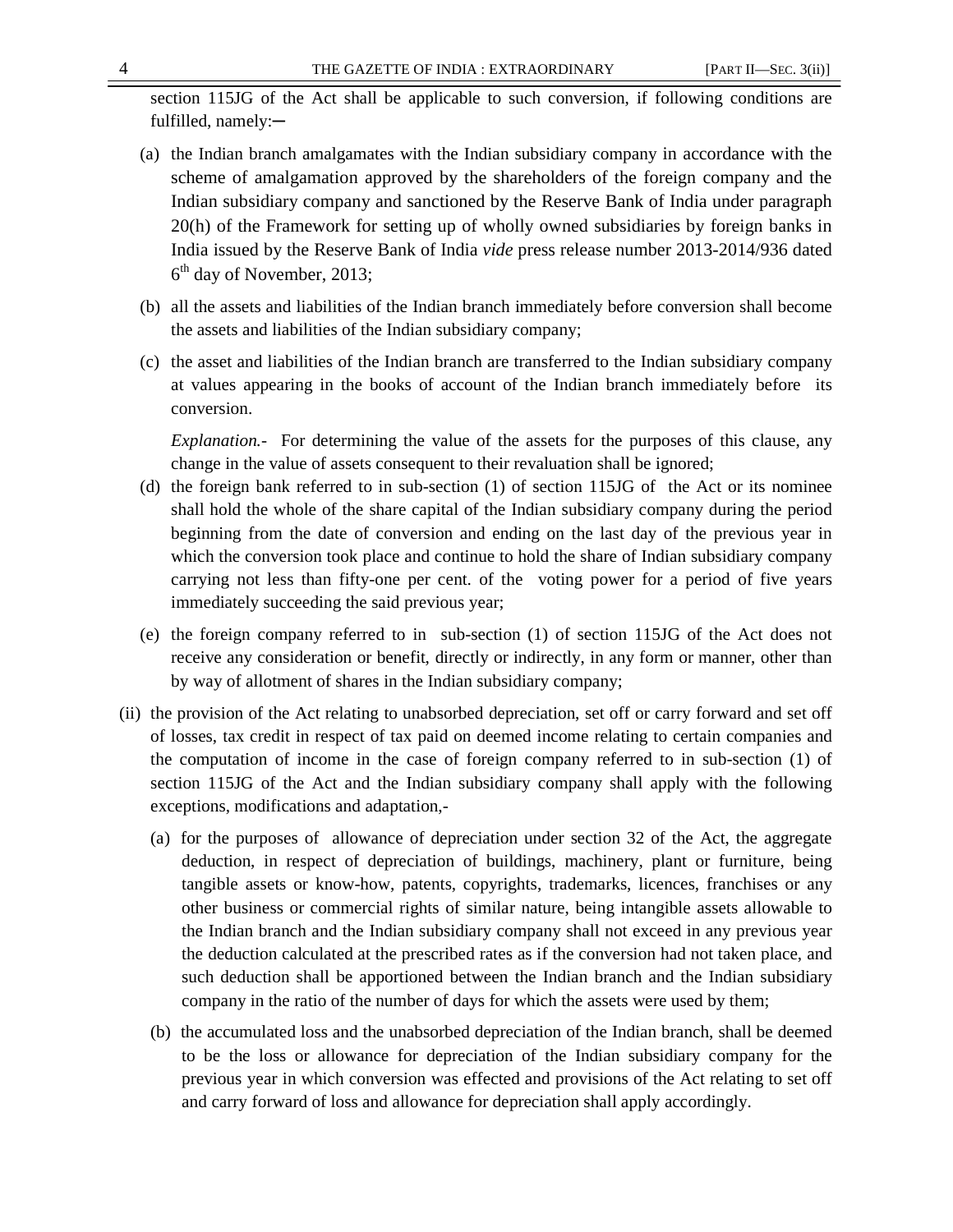*Explanation.-* For the purposes of this clause,-

(I) "accumulated loss" means so much of the loss of the Indian branch before its conversion into the Indian subsidiary company under the head "Profits and gains of business or profession" (not being a loss sustained in a speculation business) which such Indian branch would have been entitled to carry forward and set off under the provisions of section 72 of the Act if the conversion had not taken place;

(II) "unabsorbed depreciation" means so much of the allowance for depreciation of the Indian branch before its conversion into the Indian subsidiary company, which remains to be allowed and which would have been allowed to the Indian branch under the provisions of the Act, if the conversion had not taken place;

- (c)for the purposes of clause (1) of section 43, the actual cost of the block of assets in the case of the Indian subsidiary company shall be the written down value of the block of assets as in the case of the Indian branch on the date of its conversion into the Indian subsidiary company;
- (d)the actual cost of any capital asset on which deduction has been allowed or is allowable under section 35AD of the Act , shall be treated as 'nil' for the purposes of clause (1) of section 43 of the Act in the case of the Indian subsidiary company if the capital asset became the property of the Indian subsidiary company as a result of conversion of the Indian branch;
- (e)where the capital asset other than those referred to in sub-clause(c) and sub-clause (d) became the property of the Indian subsidiary company as a result of conversion of the Indian branch, the cost of acquisition of the asset for the purposes of computation of capital gains shall be deemed to be the cost for which the Indian branch acquired it or, as the case may be, the cost for which previous owner has acquired it.

*Explanation.*─ For the purposes of this clause, the expression 'previous owner' in relation to any capital asset owned by the Indian subsidiary company means the last previous owner of the capital asset who acquired it by a mode of acquisition other than those referred to in clause (i) or clause (ii) or clause (iii) or clause (iv) of sub-section (1) of section 49 or sub-section (1) of section 115JG of the Act;

(f) the tax credit of the Indian branch shall be deemed to be the tax credit of the Indian subsidiary company for the purpose of the previous year in which conversion was effected and the provisions of section 115JAA of the Act shall apply accordingly.

*Explanation.*─ For the purposes of this clause 'tax credit' means so much of the tax credit of the Indian branch before conversion into Indian subsidiary company which such Indian branch would have been entitled to carry forward and set off under the provisions of section 115JAA of the Act, if the conversion had not taken place;

- (g)the provisions of 35DDA of the Act shall be, as far as may be, apply to the Indian subsidiary company, as they would have applied to the Indian branch, if the conversion had not taken place;
- (h)the credit balance in the provision for bad and doubtful debts account made under clause (viia) of sub-section (1) of section 36 of the Act of the Indian Branch on the date of conversion shall be deemed to be the credit balance of the Indian subsidiary company and the provisions of section 36 of the Act shall apply accordingly;